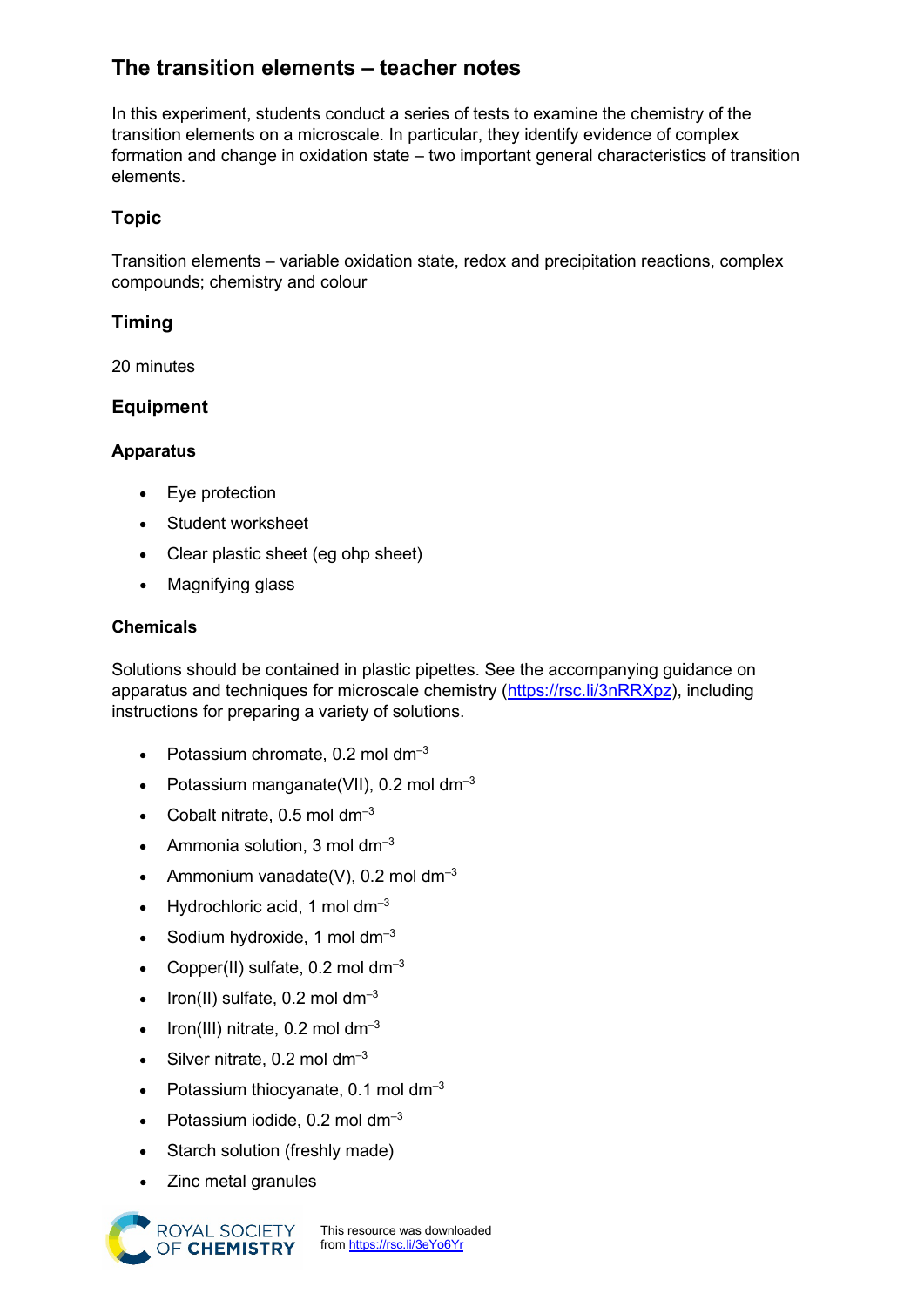# **Teaching notes and expected observations**

# **Vanadium**

Bubbles (of hydrogen) are seen. The yellow colour of the ammonium vanadate (vanadium(V) ions) gradually changes (as the vanadium is reduced) to blue due to the formation of the vanadium(IV) ions (VO<sup>2+</sup>). The colour changes to green due to vanadium(III) ions (V<sup>3+</sup>) and possibly to lilac due to vanadium(II) ions  $(V^{2+})$  (although this species is a strong reducing agent and is very air-sensitive).

#### **Chromium**

A red precipitate of silver chromate(VI) is seen. This is an interesting example of the modification of the colour of a coloured anion (yellow chromate(VI) by a colourless cation (silver(I)).

#### **Manganese**

The deep purple colour of the potassium manganate(VII) gradually fades, first to the brown manganese(IV) oxide then to the very pale pink manganese(II) ions.

(Manganese(II) compounds in solution usually appear virtually colourless. However, a bottle of a solid manganese(II) salt – eg the sulfate – is pink.)

#### **Iron**

A yellowish colour (due to iodine) starts to form as the iron(II) oxidises the iodide. Addition of starch produces the characteristic intense blue-black colour of the starch– iodine complex.

#### **Cobalt**

The addition of one drop of ammonia gives a deep green precipitate. Addition of further ammonia gives a green or brown solution.

## **Copper**

The addition of ammonia gives a light blue precipitate of copper(II) hydroxide together with the deep blue tetra-amminocopper(II) ion.

#### **Zinc**

A white precipitate of zinc hydroxide is observed. (Zinc is not a transition metal because it only has one oxidation state in its compounds and the  $Zn^{2+}$  ion has a full d-sub-shell.)

## **Health, safety and technical notes**

- Read our standard health and safety guidance [\(https://rsc.li/3vDwEuC\)](https://rsc.li/3vDwEuC).
- Wear eye protection throughout (splash-resistant goggles to BS EN166 3).
- Potassium chromate,  $K_2$ CrO<sub>4</sub>, 0.2 mol dm<sup>-3</sup> is a carcinogen, mutagen and skin sensitiser. It is also toxic to aquatic life. Wear splash-proof eye protection if transferring large amounts. Avoid skin contact. See CLEAPSS Hazcard HC078a and CLEAPSS Recipe Book RB069.